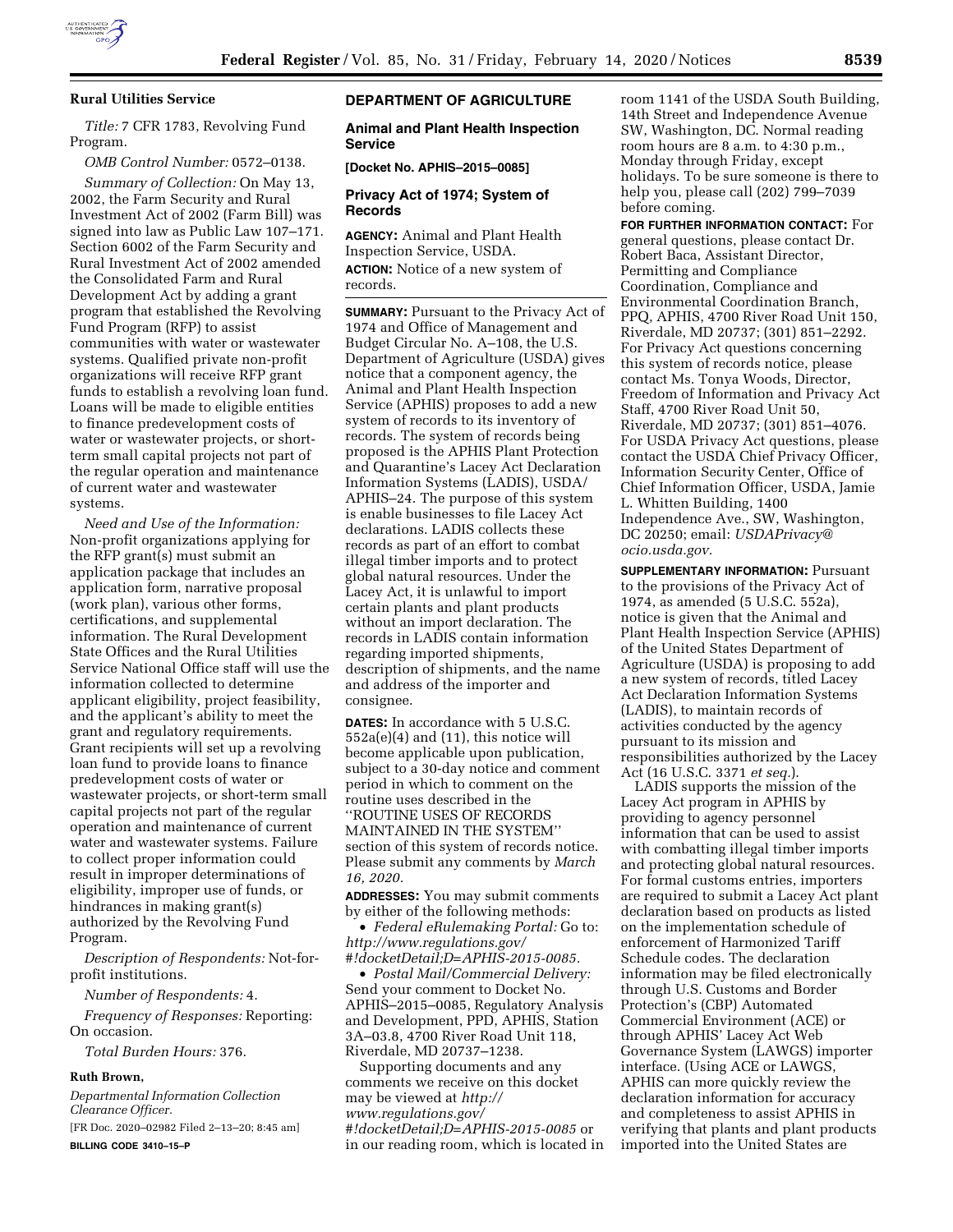legally harvested, sold, and transported.) ACE enables importers or brokers to file their declaration information when they file their customs entry information and enables them to correct erroneous data entries through the ACE system. LAWGS may also be used to file declaration information through the internet into a system owned and operated by APHIS. LAWGS enables APHIS to assist importers or brokers in correcting declaration information they filed through a notification option in the system. Alternatively, paper declaration forms may be submitted to APHIS by U.S. mail service to APHIS headquarters in Riverdale, MD.

LAWGS collects declaration information during a self-registration process through which APHIS customers and employees may obtain accounts as authorized users of APHIS services. Users will be able to securely generate and file the declaration form, and save it for their records electronically via the internet for future use.

The CBP ACE users will submit the Lacey Act declaration information using systems that are not owned or managed by APHIS. The users (importers or brokers) enter data required under the Act into to a set of fields or message set that was designed by APHIS to ensure all information is captured. The data is then moved to LADIS for storage by APHIS.

APHIS personnel use the information in LADIS to monitor compliance with the Lacey Act declaration requirement, identify trends in international trade, and alert other Federal enforcement agencies of unusual or suspicious activity. All individuals about whom information in this system is maintained voluntarily submit the information for the express purpose of participating in the program and will receive benefits equal to or greater than any potential impact on their privacy.

APHIS will share information from the system pursuant to the requirements of the Privacy Act and, in the case of its routine uses, when the disclosure is compatible with the purpose for which the information was compiled. A full list of routine uses is included in the routine uses section of the document published with this notice.

A report on the new system of records, required by 5 U.S.C. 552a(r), as implemented by Office of Management and Budget (OMB) Circular A–108, was sent to the Chairman, Committee on Homeland Security and Governmental Affairs, United States Senate; the Chairman, Committee on Oversight and Reform, House of Representatives; and

the Administrator, Office of Information and Regulatory Affairs, OMB.

Done in Washington, DC, this 7th day of February 2020.

### **Kevin Shea,**

*Administrator, Animal and Plant Health Inspection Service.* 

### **SYSTEM NAME AND NUMBER:**

Lacey Act Declaration Information System (LADIS), USDA/APHIS–24.

#### **SECURITY CLASSIFICATION:**

Unclassified.

#### **SYSTEM LOCATION:**

The master data for the Lacey Act Declaration Information System (LADIS) are stored and maintained electronically via the National Information Center (NITC) on a secure U.S. Department of Agriculture (USDA) owned and operated system at 8930 Ward Parkway, Kansas City, MO 64114. Paper declarations are securely maintained under the control of Plant Protection and Quarantine at 4700 River Road, Riverdale, MD 20737.

#### **SYSTEM MANAGERS:**

Lacey Act Program Manager, 4700 River Road Unit 150, Riverdale, MD 20737–1234; IT Project Manager, 4700 River Road Unit 144, Riverdale, MD 20737–1234; phone (301) 851–2021.

#### **AUTHORITY FOR MAINTENANCE OF THE SYSTEM:**

The Lacey Act, 16 U.S.C. 3372 *et seq.* 

## **PURPOSES OF THE SYSTEM:**

The Animal and Plant Health Inspection Service (APHIS) Lacey Act Declaration Information Systems (LADIS) is an online tool which enables the users (importers) to securely generate and file the declaration form, and save it for their records electronically via the internet for future use. LADIS also enables filers to save commonly used declaration data in templates for quick and easy future submissions. Filers are able to view, edit, and resubmit declarations they created. The forms, as physical hardcopy or electronic format, are used to obtain the information required by the Lacey Act. The declaration form contains the estimated date of arrival, shipment information, description of merchandise, scientific name of the plant, value, quantity of plant material, the name of the country from which the plant was taken. The form also contains the name and address of the importer and consignee to provide contact information for APHIS. APHIS uses this information to verify compliance with the declaration requirement and examine trends associated with imported plants and plant products.

The U.S. Customs and Border Protection (CBP) Automated Commercial Environment (ACE) users will submit the Lacey Act declaration information using systems not associated with APHIS. The data is then moved to LADIS by APHIS. LADIS enables the Plant Protection and Quarantine (PPQ) Lacey Act Program officials to review the submitted declaration for accuracy and completeness.

APHIS' Lacey Act Web Governance System (LAWGS) generates the declaration form containing all data collected in PDF format. The importer can file the electronic declaration form and print it for their records.

### **CATEGORIES OF INDIVIDUALS COVERED BY THE SYSTEM:**

All individuals granted access to the LADIS are covered: (1) Employees and contractors of the USDA (''USDA personnel''); (2) other Government officials; and (3) business personnel. All individuals, even if they are not users of the LADIS, who are mentioned or referenced in any documents entered into LADIS by a user are also covered. This group may include, but is not limited to, plant workers, vendors, agents, consignees, importers of record, and brokers with a CBP power of attorney who import or aid in the importation of merchandise subject to the provisions of the Lacey Act.

#### **CATEGORIES OF RECORDS IN THE SYSTEM:**

LADIS collects, uses, disseminates and maintains records received from business personnel. They provide declaration information regarding the shipment details, entry information, Lacey Act compliance data, and contact information associated with the business.

The information includes the importer name, importer address, importer email address, consignee name, consignee address, the shipment estimated date of arrival, entry number, harmonized tariff code number, container number, bill of lading, manufacturing identification code, and description of merchandise. The compliance data includes the value, description of the article or component of the article, plant scientific name (genus and species), country of harvest, quantity of plant material, unit of measure, and percent of recycled plant material.

### **RECORD SOURCE CATEGORIES:**

The information source is primarily provided by the importers or customs brokers, and Federal regulatory agencies. For formal customs entries,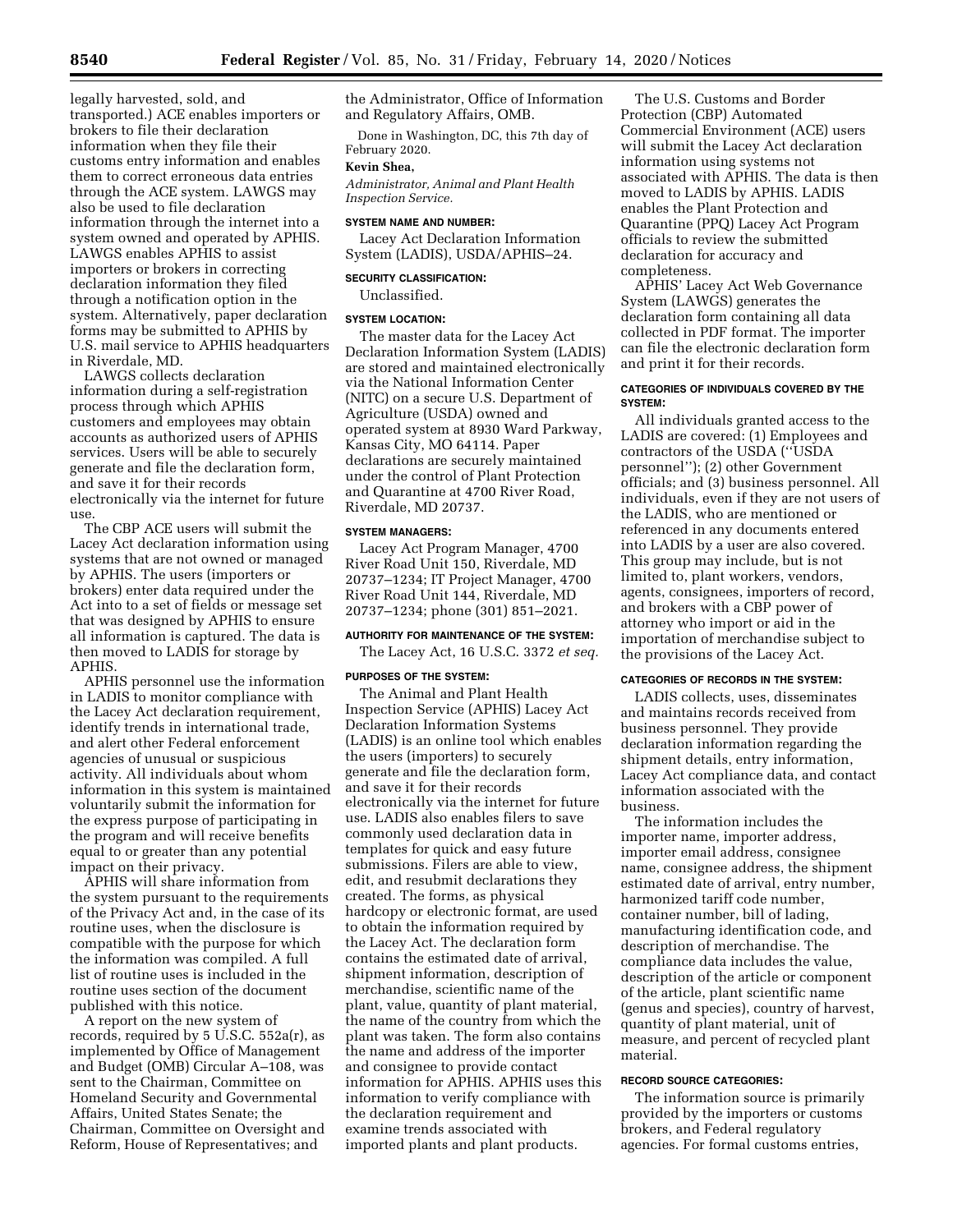importers are required to submit a Lacey Act plant declaration consisting of the data elements on the Plant and Plant Product Declaration form via a paper form, or CBP's ACE, or APHIS' LAWGS importer interface.

### **ROUTINE USES OF RECORDS MAINTAINED IN THE SYSTEM, INCLUDING CATEGORIES OF USERS AND THE PURPOSES OF SUCH USES:**

In addition to those disclosures generally permitted under 5 U.S.C. 552a(b) of the Privacy Act, records maintained in the system may be disclosed outside USDA as a routine use under 5 U.S.C. 552a(b)(3), as follows, to the extent that such disclosures are compatible with the purposes for which the information was collected:

(1) To other Federal enforcement agencies, including the U.S. Fish and Wildlife Service (Department of the Interior), U.S. Department of Justice, and including CBP and Homeland Security Investigations within the U.S. Department of Homeland Security, who will treat the data as law enforcement sensitive primarily for the purpose of enforcing the Lacey Act or the Convention on International Trade in Endangered Species of Wild Fauna and Flora (CITES);

(2) To other cooperating Federal, State, and local government officials, employees, or contractors, and other parties assisting in administering the Lacey Act program who will be bound by the nondisclosure provision of the Privacy Act and the Trade Secrets Act;

(3) To appropriate law enforcement agencies, entities, and persons, whether Federal, foreign, State, Tribal, local, or other public authority responsible for enforcing, investigating, or prosecuting an alleged violation or a violation of law or charged with enforcing, implementing, or complying with a statute, rule, regulation, or order issued pursuant thereto, when a record in this system on its face, or in conjunction with other records, indicates a violation or potential violation of law, whether civil, criminal, or regulatory in nature, and whether arising by general statute or particular program statute, or by regulation, rule, or court order issued pursuant thereto, if the information disclosed is relevant to any enforcement, regulatory, investigative, or prosecutive responsibility of the receiving entity;

(4) To the Department of Justice when: (a) USDA, or any component thereof; or (b) any employee of USDA in his or her official capacity where the Department of Justice has agreed to represent the employee; or (c) the United States Government, is a party to litigation or has an interest in such

litigation, and by careful review, USDA determines that the records are both relevant and necessary to the litigation and the use of such records by the Department of Justice is therefore deemed by USDA to be for a purpose for which USDA collected the records;

(5) To a court or adjudicative body in a proceeding when: (a) USDA or any component thereof; or (b) any employee of USDA in his or her official capacity; or (c) any employee of USDA in his or her individual capacity where USDA has agreed to represent the employee; or (d) the United States Government, is a party to litigation or has an interest in such litigation, and by careful review, USDA determines that the records are both relevant and necessary to the litigation and the use of such records is therefore deemed by USDA to be for a purpose that is compatible with the purpose for which USDA collected the records;

(6) To appropriate agencies, entities, and persons when: (a) USDA suspects or has confirmed that the security or confidentiality of information in the system of records has been compromised; (b) USDA has determined that as a result of the suspected or confirmed breach there is a risk of harm to individuals, USDA (including its information systems, programs, and operations), the Federal Government, or national security; and (c) the disclosure made to such agencies, entities, and persons is reasonably necessary to assist in connection with USDA's efforts to respond to the suspected or confirmed compromise and prevent, minimize, or remedy such harm;

(7) To another Federal agency or Federal entity, when information from this system of records is reasonably necessary to assist the recipient agency or entity in (a) responding to a suspected or confirmed breach or (b) preventing, minimizing, or remedying the risk of harm to individuals, the agency (including its information systems, programs, and operations), the Federal Government, or national security;

(8) To a Congressional office in response to an inquiry made at the written request of the individual to whom the record pertains;

(9) To USDA contractors and other parties engaged to assist in administering the program, analyzing data, and conducting audits. Such contractors and other parties will be bound by the nondisclosure provisions of the Privacy Act;

(10) To USDA contractors, partner agency employees or contractors, or private industry employed to identify patterns, trends, or anomalies indicative of fraud, waste, or abuse; and

(11) To the National Archives and Records Administration (NARA) or to other Federal government agencies pursuant to records management activities being conducted under the authority of 44 U.S.C. 2904 and 2906.

### **POLICIES AND PRACTICES FOR STORAGE OF RECORDS:**

Electronic records are maintained on the LADIS server at NITC in Kansas City, MO; and the backup server is at St. Louis, MO, on magnetic hard-disk. Paper records are temporarily maintained in a secured building which requires LincPass ID for entry. The Lacey Act Program will move the paper records to a separate, secure USDA building, under control of PPQ personnel, or in a National Archives and Records Administration-approved records storage facility until the records are no longer necessary for the conduct of business and the records are disposed of in accordance with an approved records disposition authority.

### **POLICIES AND PRACTICES FOR RETRIEVAL OF RECORDS:**

Records are retrieved by importer or consignee name, entry number or unique LAWGS assigned identifier, manufacturer identification number, container number, and bill of lading. Users of the electronic systems can retrieve their own records in the systems by their name, entry or submission date, entry number, or unique LAWGS assigned identifier.

## **POLICIES AND PRACTICES FOR RETENTION AND DISPOSAL OF RECORDS:**

APHIS records disposition authority from the National Archives and Records Administration allows for retention of records for at least 5 years, and records will then be disposed of in accordance with the authority granted.

### **ADMINISTRATIVE, TECHNICAL, AND PHYSICAL SAFEGUARDS:**

Records, both paper and electronic, are only accessible to authorized personnel. The following physical security measures are in place to prevent outsiders from entering LADIS:

The electronic records are stored on secure file servers. To gain access to LAWGS, all users are required to have a USDA e-Authentication account. This a 2-step process where the user name identifies the user and the password authenticates that the user is in fact who he claims to be. On the Government side, PPQ Lacey Act Program officials who have level 2 e-Authentication can review, print, and analyze the data to meet program needs. Access to system